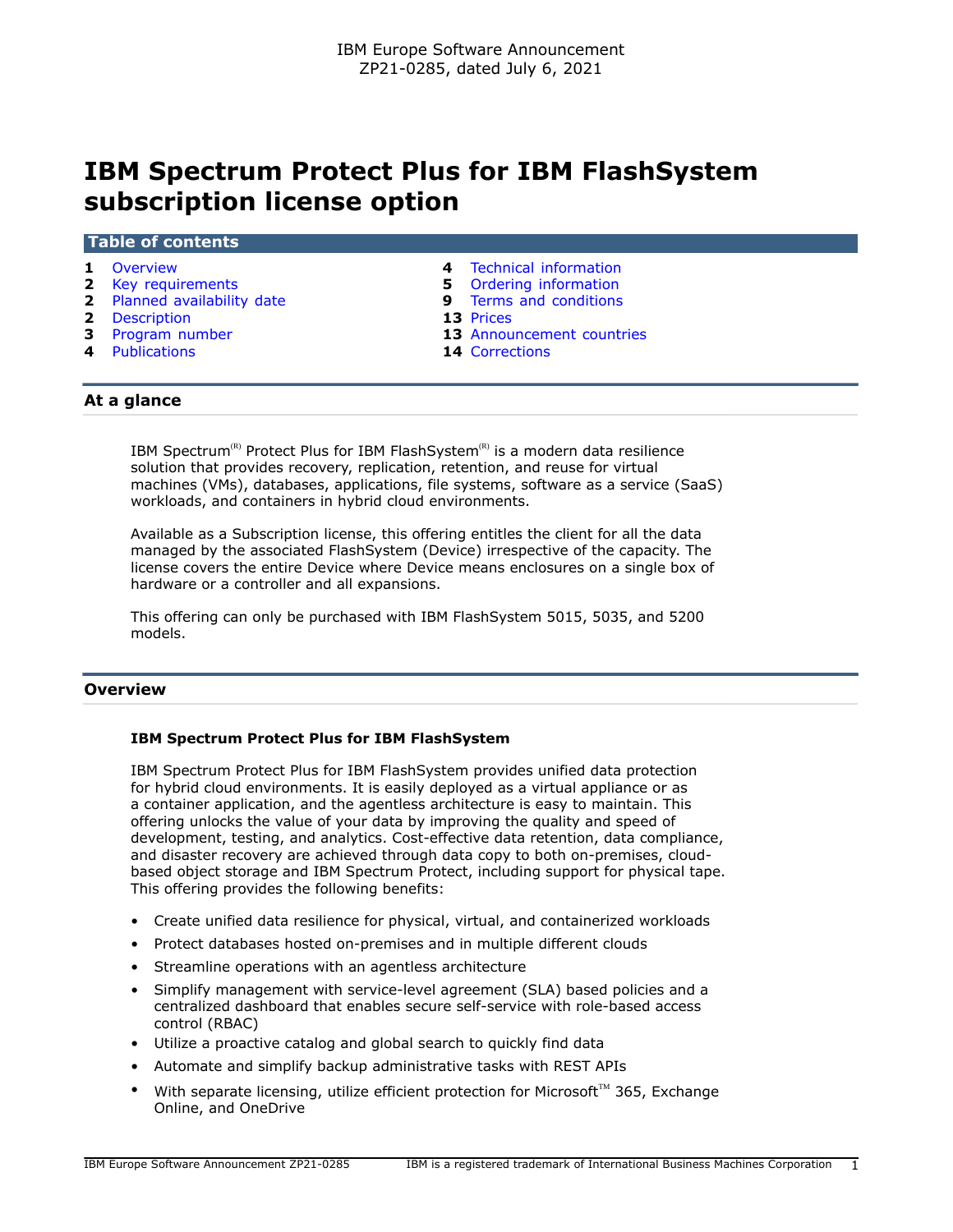For more information, see Software Announcement [ZP19-0576](http://www.ibm.com/common/ssi/cgi-bin/ssialias?infotype=an&subtype=ca&appname=gpateam&supplier=877&letternum=ENUSZP19-0576), dated November 19, 2019.

This offering is available with a purchase of the following IBM FlashSystem 5000 models:

- IBM FlashSystem 5015
- IBM FlashSystem 5035
- IBM FlashSystem 5200

IBM FlashSystem 5015, 5035, and 5200 models are all-flash and hybrid flash solutions designed to provide enterprise-grade functionalities without compromising performance while minimizing costs.

IBM Spectrum Protect Plus for IBM FlashSystem is system entitled. It provides a prescriptive price, specific to the FlashSystem model being purchased.

## **IBM Spectrum Protect Plus for IBM FlashSystem subscription license option**

As organizations adopt multicloud architectures for their most critical applications, an alignment of pricing and consumption models becomes very important. Similar to monthly licenses, subscription licenses enable clients to purchase licenses for  $IBM^{(R)}$ software in a cloud-centric model. Subscription licenses are available for new license purchases that can be procured for a minimum of 12 months and up to a 5-year term.

The subscription license option is designed and priced to provide the following benefits:

- Simplifies the process for organizations to acquire IBM software
- Allows clients accustomed to cloud-based solutions to align IBM software with their consumption models and expenditure
- Enables clients to align software with hardware procurement and refresh cycle
- Provides increased flexibility with no propriety or vendor lock-in after the committed term

Subscription licenses are available in eConfig with worldwide availability through direct IBM sellers and distributors. Clients must accept the new addendum for Subscription Licenses.

## <span id="page-1-0"></span>**Key requirements**

See the website listed in the [Software requirements](#page-3-2) section for a complete list of devices that are supported by IBM Spectrum Protect Plus for IBM FlashSystem.

## <span id="page-1-1"></span>**Planned availability date**

July 7, 2021

## <span id="page-1-2"></span>**Description**

Modern data resilience solutions that are explicitly designed to operate both on premises and in the cloud have become essential. Data protection requirements have evolved from merely data backup and recovery solutions to a data resilience approach. This approach provides continuous access to data no matter where it resides while protecting critical information in the event of a system failure, human error, malicious behavior, or a natural disaster.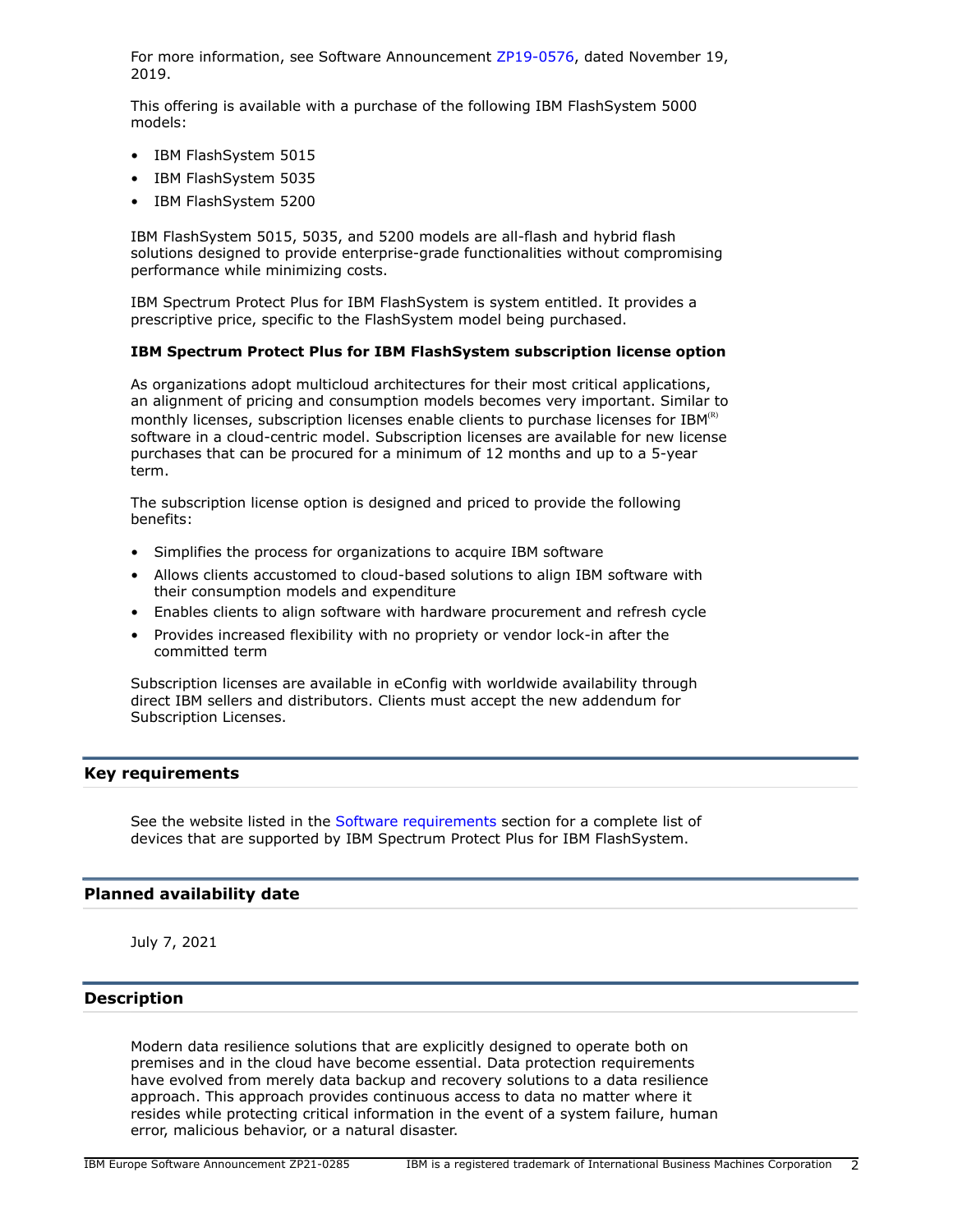IBM Spectrum Protect Plus for IBM FlashSystem is an easy to deploy data resilience offering that leverages SLA-based policies to automate data protection processes, including operational backups, data replication, and data retention.

#### **Multiple workload support**

IBM Spectrum Protect Plus for IBM FlashSystem provides automated, centrally scheduled, policy-managed backup capabilities for multiple workloads, including VMs, databases, applications, file systems, SaaS workloads, and containers.

#### **Management simplicity**

IBM Spectrum Protect Plus for IBM FlashSystem delivers automated, centrally scheduled, policy-managed backup capabilities, REST APIs, and integrated RBAC which enables secure, self-service and data reuse. This offering can help data owners and administrators easily streamline the monitoring, configuration, and automation of data protection processes by simplifying integration with third party applications and tools.

#### **Simplified data resilience for containers**

IBM Spectrum Protect Plus for IBM FlashSystem provides data resilience for containers running in Red Hat<sup>(R)</sup> OpenShift<sup>(R)</sup> and Kubernetes environments. Native integration of IBM Spectrum Protect Plus with Kubernetes and Red Hat OpenShift increases developer productivity and provides the ability to protect both persistent volumes and Kubernetes resource metadata to ensure complete recovery. Its support for Red Hat OpenShift Container Storage Ceph<sup>(R)</sup> RADOS Block Device and Ceph File System Container Storage Interface (CSI) snapshots, combined with support for IBM Spectrum Scale and IBM Spectrum Virtualize CSI snapshots, provides both container-ready and container-native storage support.

#### **Flexible data retention**

Data copy to public cloud services, such as IBM Cloud<sup>(R)</sup> Object Storage, AWS, or Microsoft Azure, and to on-premises object storage IBM Cloud Object Storage, Red Hat Ceph and IBM Spectrum Protect provide cost-effective, long-term data retention.

# <span id="page-2-0"></span>**Program number**

| Program number    |                                                   | <b>VRM</b>                                        |                                                   | Program name                                                      |                                                   |
|-------------------|---------------------------------------------------|---------------------------------------------------|---------------------------------------------------|-------------------------------------------------------------------|---------------------------------------------------|
| 5639-691          |                                                   | 10.1.8                                            |                                                   | <b>IBM Spectrum Protect Plus</b><br>for IBM FlashSystem 1<br>year |                                                   |
| 5639-692          |                                                   | 10.1.8                                            |                                                   | IBM Spectrum Protect Plus<br>for IBM FlashSystem 2<br>year        |                                                   |
| 5639-693          |                                                   | 10.1.8                                            |                                                   | IBM Spectrum Protect Plus<br>for IBM FlashSystem 3<br>year        |                                                   |
| 5639-694          |                                                   | 10.1.8                                            |                                                   | <b>IBM Spectrum Protect Plus</b><br>for IBM FlashSystem 4<br>year |                                                   |
| 5639-695          |                                                   | 10.1.8                                            |                                                   | <b>IBM Spectrum Protect Plus</b><br>for IBM FlashSystem 5<br>year |                                                   |
| Program<br>number | <b>Maintenance</b><br>1-year<br>Program<br>number | <b>Maintenance</b><br>2-year<br>Program<br>number | <b>Maintenance</b><br>3-year<br>Program<br>number | <b>Maintenance</b><br>4-year<br>Program<br>number                 | <b>Maintenance</b><br>5-year<br>Program<br>number |
| 5639-691          | 5639-696                                          |                                                   |                                                   |                                                                   |                                                   |
| 5639-692          |                                                   | 5639-697                                          |                                                   |                                                                   |                                                   |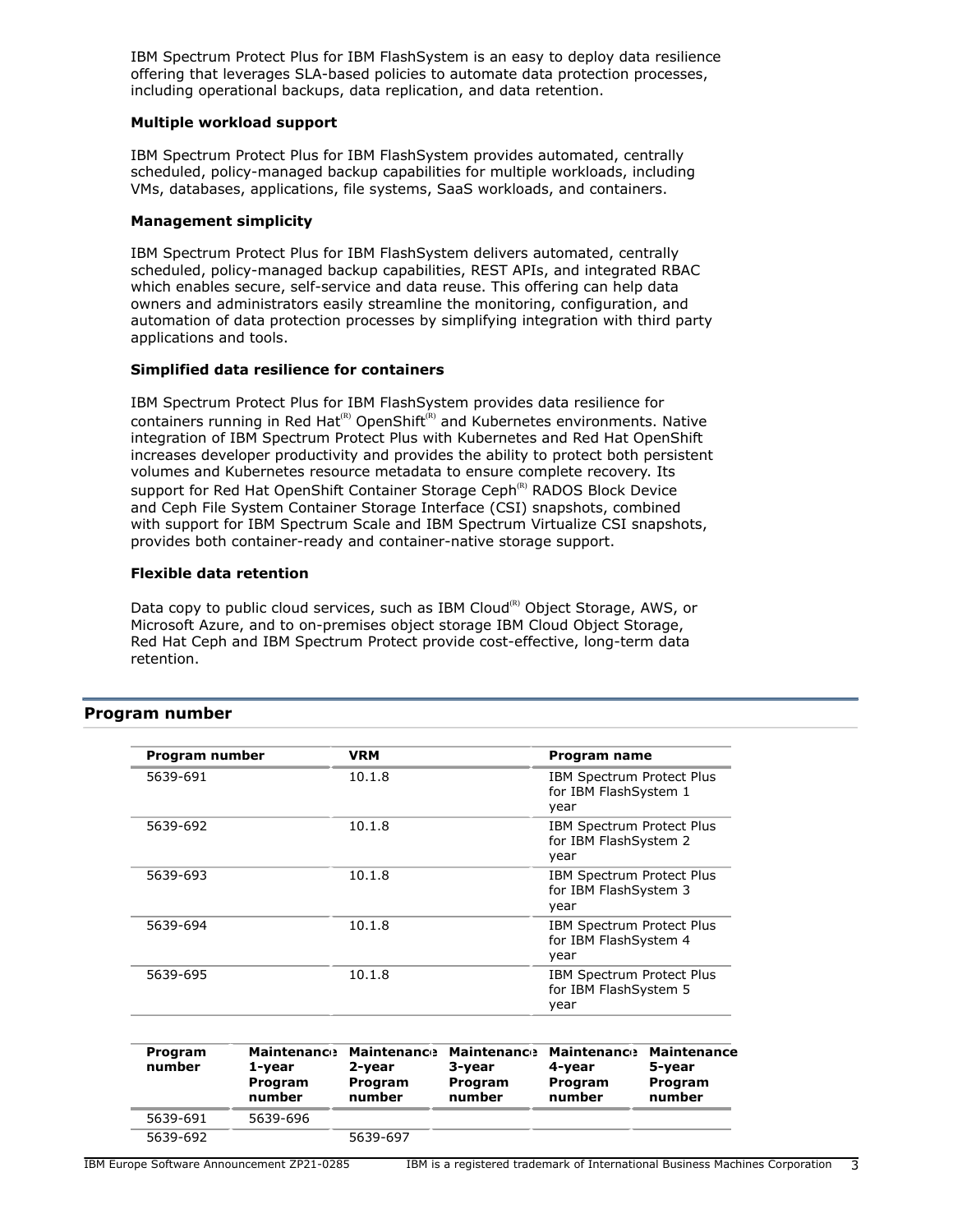| Program<br>number | 1-year<br>Program<br>number | 2-year<br>Program<br>number | Maintenance Maintenance Maintenance Maintenance<br>3-year<br>Program<br>number | 4-vear<br>Program<br>number | <b>Maintenance</b><br>5-year<br>Program<br>number |
|-------------------|-----------------------------|-----------------------------|--------------------------------------------------------------------------------|-----------------------------|---------------------------------------------------|
| 5639-693          |                             |                             | 5639-698                                                                       |                             |                                                   |
| 5639-694          |                             |                             |                                                                                | 5639-699                    |                                                   |
| 5639-695          |                             |                             |                                                                                |                             | 5639-690                                          |

## **Offering Information**

Product information is available on the [IBM Offering Information](http://www.ibm.com/common/ssi) website.

# <span id="page-3-1"></span>**Publications**

IBM training provides education to support many IBM offerings. Descriptions of courses for IT professionals and managers can be found on the [IBM Training](http://www.ibm.com/services/learning/) website.

Contact your IBM representative for course information.

#### **Services**

## **Global Technology Services**

Contact your IBM representative for the list of selected services available in your country, either as standard or customized offerings for the efficient installation, implementation, or integration of this product.

#### <span id="page-3-0"></span>**Technical information**

#### **Specified operating environment**

#### *Hardware requirements*

*IBM Spectrum Protect Plus for IBM FlashSystem*

For IBM Spectrum Protect Plus for IBM FlashSystem hardware requirements, go to the [IBM Spectrum Protect Plus System Requirements](https://www.ibm.com/support/pages/node/6416669) page.

#### <span id="page-3-2"></span>*Software requirements*

*IBM Spectrum Protect Plus for IBM FlashSystem*

For IBM Spectrum Protect Plus for IBM FlashSystem software requirements, go to the [IBM Spectrum Protect Plus System Requirements](https://www.ibm.com/support/pages/node/6416669) page.

## *IBM Support*

[IBM Support](https://www.ibm.com/support) is your gateway to technical support tools and resources that are designed to help you save time and simplify support. IBM Support can help you find answers to questions, download fixes, troubleshoot, submit and track problem cases, and build skills. Learn and stay informed about the transformation of IBM Support, including new tools, new processes, and new capabilities, by going to the [IBM Support Insider](https://www.ibm.com/support/insider).

#### **Planning information**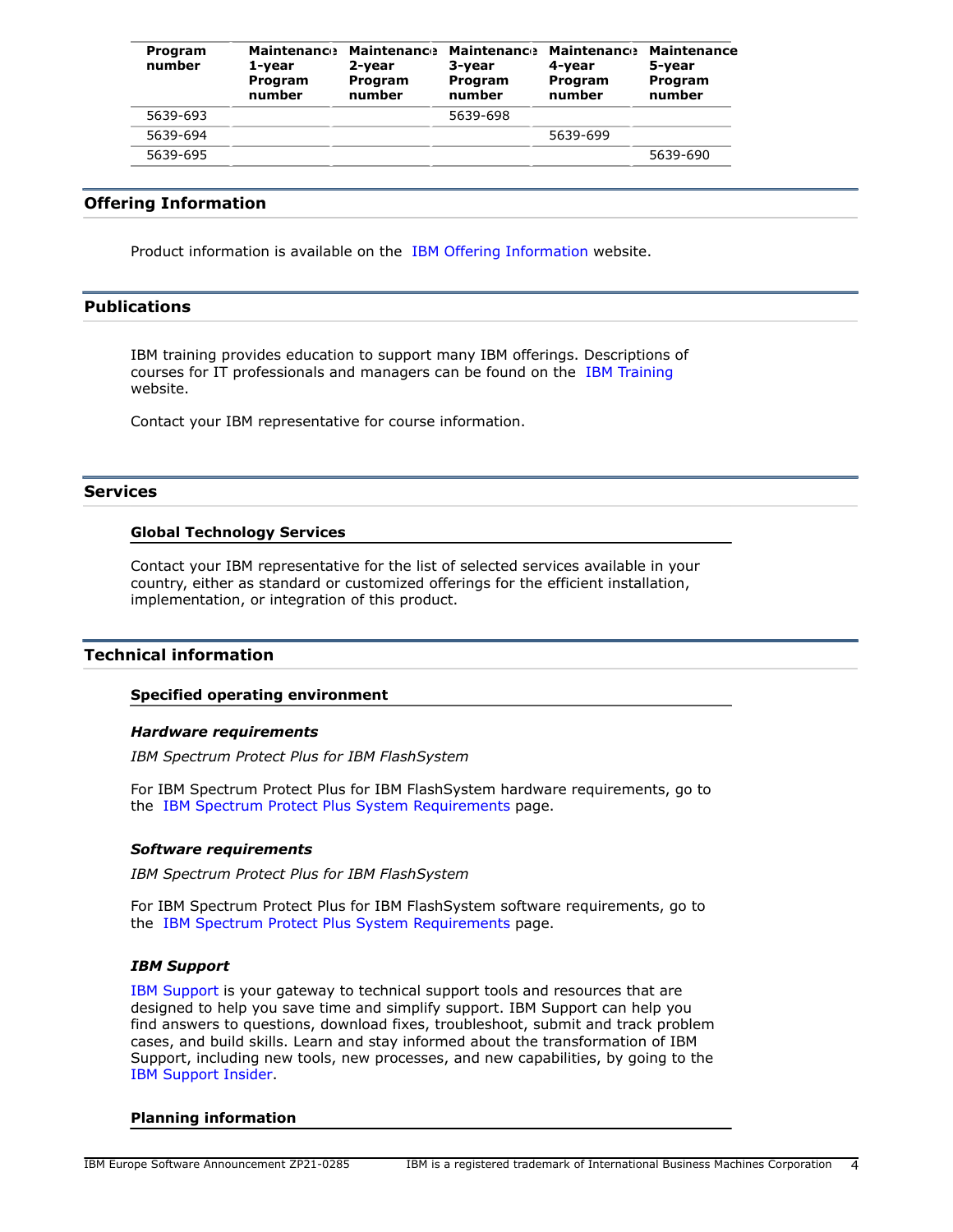## *Packaging*

This offering is delivered through the internet as an electronic download. There is no physical media.

## **Security, auditability, and control**

IBM Spectrum Protect Plus for IBM FlashSystem uses the security and auditability features of the operating system software.

The client is responsible for evaluation, selection, and implementation of security features, administrative procedures, and appropriate controls in application systems and communication facilities.

## <span id="page-4-0"></span>**Ordering information**

Consult your IBM representative.

## **IBM Configurator for e-business (e-config)**

IBM Spectrum Protect Plus for IBM FlashSystem 8.1.10 introduces the following feature numbers:

*IBM Spectrum Protect Plus for IBM FlashSystem- 1 year License and Software Maintenance*

| Program number | <b>Feature description</b>                                        | <b>OTC Feature number</b> |
|----------------|-------------------------------------------------------------------|---------------------------|
| 5639-691       | Use-Based License SW<br>Maintenance Per License<br>Qty 1          | <b>HEDXBG</b>             |
|                | Use-Based License 1 Year<br>Commitment Per AMT Oty<br>1 - 1 TB    | HED1BH                    |
|                | Use-Based License 1 Year<br>Commitment Per AMT Qty<br>1 - 10 TB   | <b>HED0BH</b>             |
|                | Use-Based License 1 Year<br>Commitment Per AMT Qty<br>1 - 100 TB  | <b>HEDZBH</b>             |
|                | Use-Based License 1 Year<br>Commitment Per AMT Qty<br>1 - 1000 TB | <b>HEDYBH</b>             |

#### **Process option feature code**

#### **5639-691**

| <b>Feature description</b> | <b>Feature number</b> |
|----------------------------|-----------------------|
| Electronic Delivery        | 3450                  |

## **Supply feature code**

#### **5639-691**

| <b>Feature description</b> | Supply feature number |  |
|----------------------------|-----------------------|--|
| SPP FlashSystem 1 YR Lic   | 5809                  |  |

*IBM Spectrum Protect Plus for IBM FlashSystem- 2 year License and Software Maintenance*

| Program number | <b>Feature description</b>                               | <b>OTC Feature number</b> |
|----------------|----------------------------------------------------------|---------------------------|
| 5639-692       | Use-Based License SW<br>Maintenance Per License<br>Otv 1 | HED6BG                    |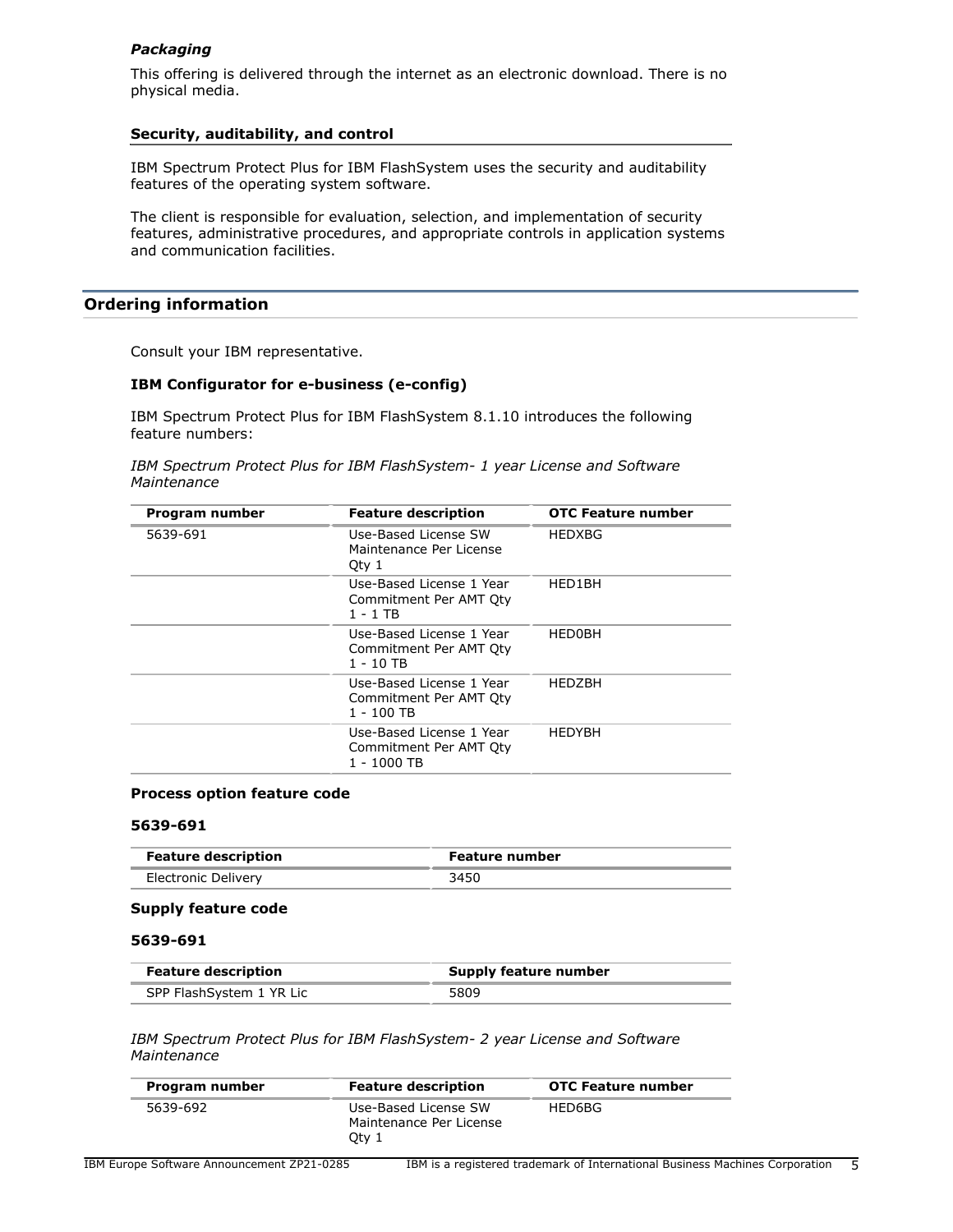| Program number | <b>Feature description</b>                                        | <b>OTC Feature number</b> |
|----------------|-------------------------------------------------------------------|---------------------------|
|                | Use-Based License 2 Year<br>Commitment Per AMT Oty<br>1 - 1 TB    | HED5CB                    |
|                | Use-Based License 2 Year<br>Commitment Per AMT Oty<br>1 - 10 TB   | HED4CB                    |
|                | Use-Based License 2 Year<br>Commitment Per AMT Oty<br>1 - 100 TB  | HFD3CB                    |
|                | Use-Based License 2 Year<br>Commitment Per AMT Oty<br>1 - 1000 TB | HED <sub>2</sub> CB       |

# **Process option feature code**

# **5639-692**

| <b>Feature description</b> | <b>Feature number</b> |  |
|----------------------------|-----------------------|--|
| Electronic Delivery        | 3450                  |  |

## **Supply feature code**

## **5639-692**

| <b>Feature description</b> | Supply feature number |
|----------------------------|-----------------------|
| SPP FlashSystem 2 YR Lic   | 5819                  |

## *IBM Spectrum Protect Plus for IBM FlashSystem- 3 year License and Software Maintenance*

| Program number | <b>Feature description</b>                                        | <b>OTC Feature number</b> |
|----------------|-------------------------------------------------------------------|---------------------------|
| 5639-693       | Use-Based License SW<br>Maintenance Per License<br>Oty 1          | <b>HEEBBG</b>             |
|                | Use-Based License 3 Year<br>Commitment Per AMT Oty<br>1 - 1 TB    | <b>HEEACE</b>             |
|                | Use-Based License 3 Year<br>Commitment Per AMT Oty<br>1 - 10 TB   | HED9CE                    |
|                | Use-Based License 3 Year<br>Commitment Per AMT Qty<br>1 - 100 TB  | HED8CE                    |
|                | Use-Based License 3 Year<br>Commitment Per AMT Oty<br>1 - 1000 TB | HED7CE                    |

## **Process option feature code**

# **5639-693**

| <b>Feature description</b> | <b>Feature number</b> |  |
|----------------------------|-----------------------|--|
| Electronic Delivery        |                       |  |

# **Supply feature code**

## **5639-693**

| <b>Feature description</b> | Supply feature number |
|----------------------------|-----------------------|
| SPP FlashSystem 3 YR Lic   | 5829                  |

*IBM Spectrum Protect Plus for IBM FlashSystem- 4 year License and Software Maintenance*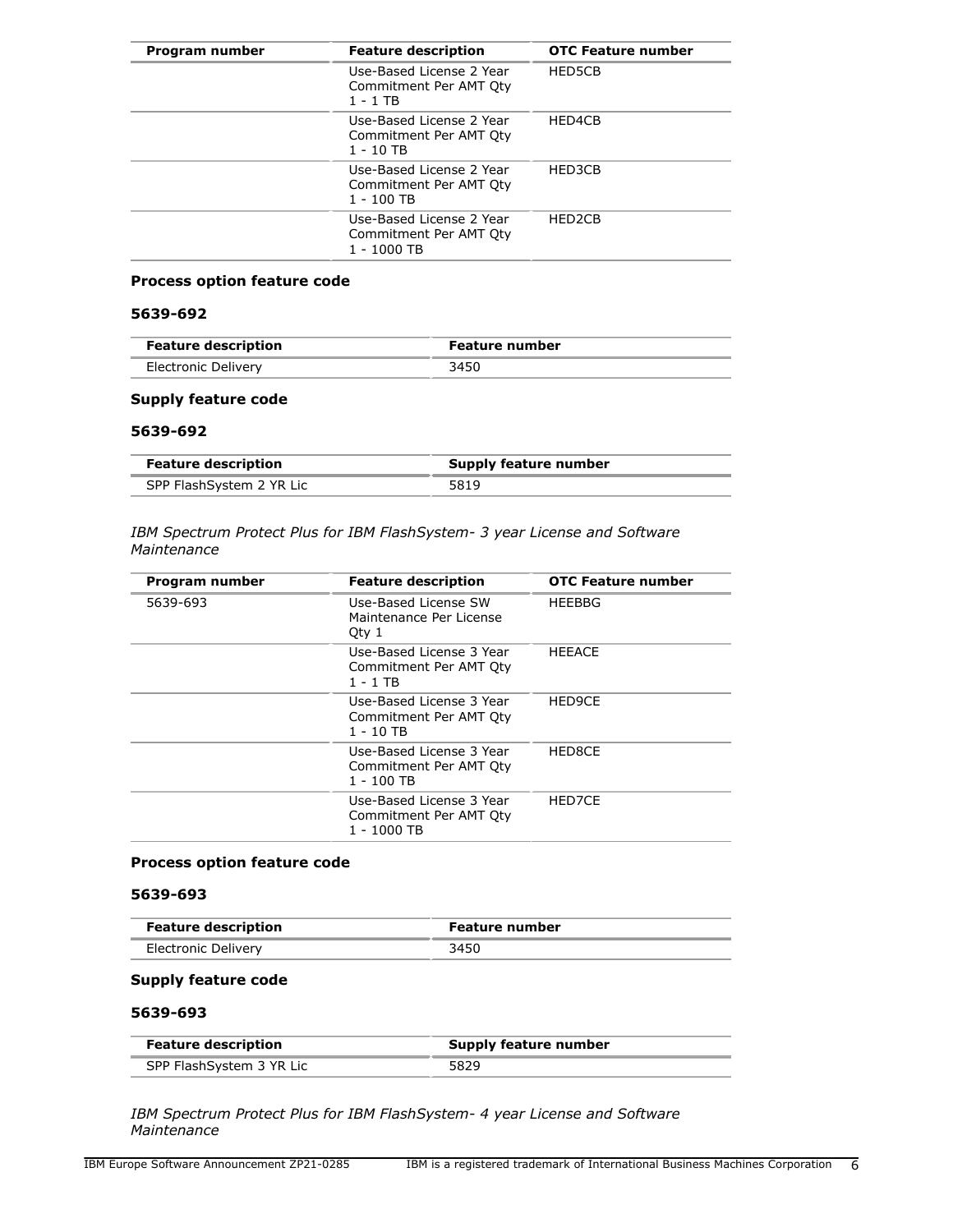| Program number | <b>Feature description</b>                                        | <b>OTC Feature number</b> |
|----------------|-------------------------------------------------------------------|---------------------------|
| 5639-694       | Use-Based License SW<br>Maintenance Per License<br>Qty 1          | <b>HEEGBG</b>             |
|                | Use-Based License 4 Year<br>Commitment Per AMT Qty<br>1 - 1 TB    | <b>HFFFCH</b>             |
|                | Use-Based License 4 Year<br>Commitment Per AMT Oty<br>1 - 10 TB   | <b>HEEECH</b>             |
|                | Use-Based License 4 Year<br>Commitment Per AMT Oty<br>1 - 100 TB  | <b>HEEDCH</b>             |
|                | Use-Based License 4 Year<br>Commitment Per AMT Oty<br>1 - 1000 TB | HEECCH                    |

# **Process option feature code**

# **5639-694**

| <b>Feature description</b> | <b>Feature number</b> |
|----------------------------|-----------------------|
| Electronic Delivery        | 3450                  |

# **Supply feature code**

#### **5639-694**

| <b>Feature description</b> | Supply feature number |
|----------------------------|-----------------------|
| SPP FlashSystem 4 YR Lic   | 5839                  |

#### *IBM Spectrum Protect Plus for IBM FlashSystem- 5 year License and Software Maintenance*

| Program number | <b>Feature description</b>                                        | <b>OTC Feature number</b> |
|----------------|-------------------------------------------------------------------|---------------------------|
| 5639-695       | Use-Based License SW<br>Maintenance Per License<br>Qty 1          | <b>HEEMBG</b>             |
|                | Use-Based License 5 Year<br>Commitment Per AMT Oty<br>1 - 1 TB    | <b>HEELDB</b>             |
|                | Use-Based License 5 Year<br>Commitment Per AMT Qty<br>1 - 10 TB   | <b>HEEKDB</b>             |
|                | Use-Based License 5 Year<br>Commitment Per AMT Oty<br>1 - 100 TB  | <b>HEEJDB</b>             |
|                | Use-Based License 5 Year<br>Commitment Per AMT Qty<br>1 - 1000 TB | <b>HFFHDB</b>             |

## **Process option feature code**

## **5639-695**

| <b>Feature description</b> | Feature number |
|----------------------------|----------------|
| Electronic Delivery        | 3450           |

# **Supply feature code**

# **5639-695**

| <b>Feature description</b> | Supply feature number |
|----------------------------|-----------------------|
| SPP FlashSystem 5 YR Lic   | 5849                  |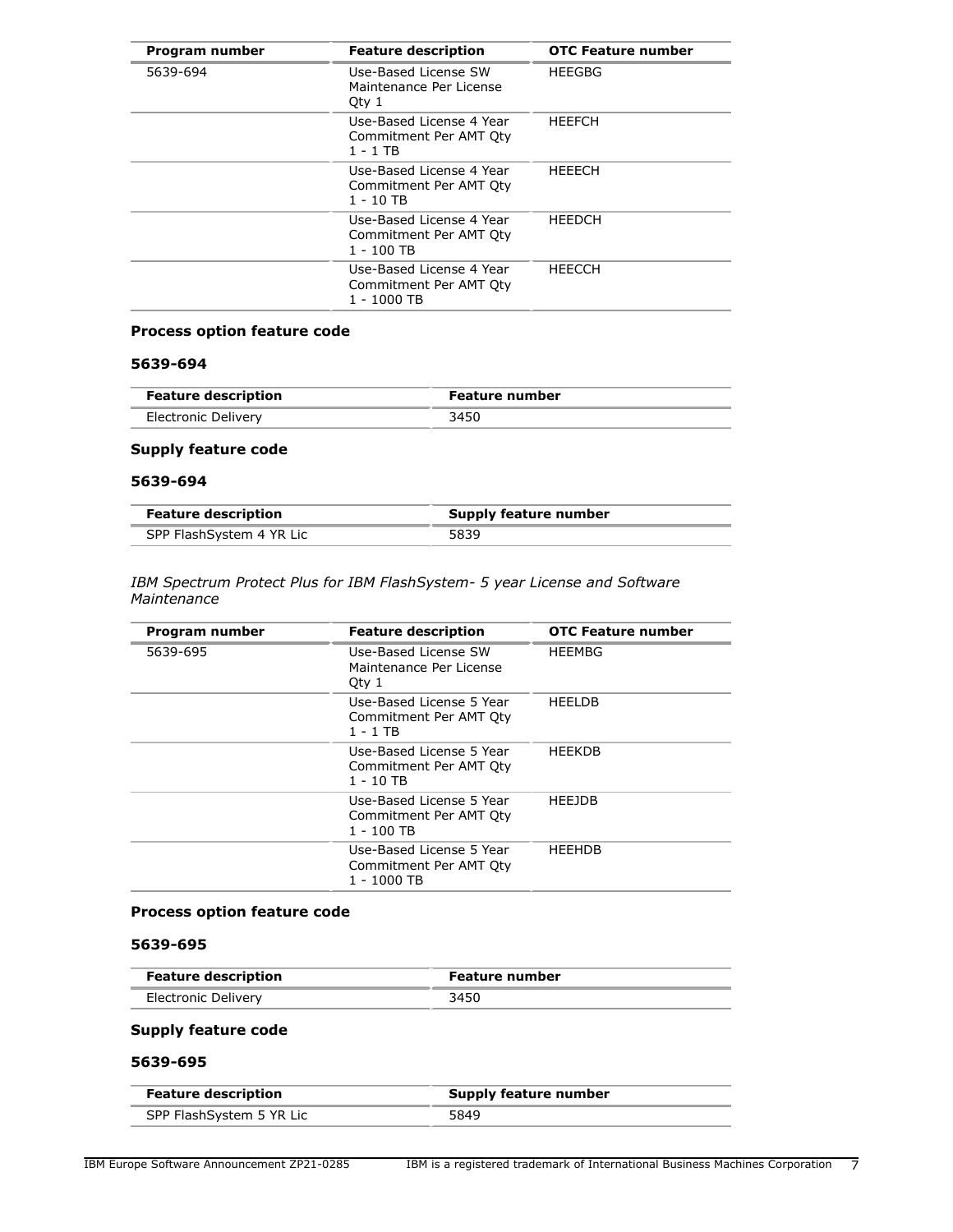This software license includes Software Maintenance, previously referred to as Software Subscription and Technical Support.

Extending coverage for a total of five years from the date of acquisition may be elected. Order the program number, feature number, and quantity to extend coverage for your software licenses. If maintenance has expired, specify the after license feature number.

| Maintenance program number | <b>Description</b>                              |
|----------------------------|-------------------------------------------------|
| 5639-696                   | Spectrum Protect Plus Flash System 1 YR<br>SWMA |
| 5639-697                   | Spectrum Protect Plus Flash System 2 YR<br>SWMA |
| 5639-698                   | Spectrum Protect Plus Flash System 3 YR<br>SWMA |
| 5639-699                   | Spectrum Protect Plus Flash System 4 YR<br>SWMA |
| 5639-690                   | Spectrum Protect Plus FlashSystem 5 YR<br>SWMA  |

## **Maintenance program number description**

*5639-696 Maintenance 1 year registration*

| <b>Feature description</b>                             | <b>OTC Feature number</b> |
|--------------------------------------------------------|---------------------------|
| Spectrum Protect Plus Flash System 1 YR<br><b>SWMA</b> | HEE7CG                    |

#### *5639-697 Maintenance 2 year registration*

| <b>Feature description</b>                      | OTC Feature number |
|-------------------------------------------------|--------------------|
| Spectrum Protect Plus Flash System 2 YR<br>SWMA | MEE8TA             |

#### *5639-698 Maintenance 3 year registration*

| <b>Feature description</b>                      | <b>OTC Feature number</b> |
|-------------------------------------------------|---------------------------|
| Spectrum Protect Plus Flash System 3 YR<br>SWMA | UEE9C5                    |

#### *5639-699 Maintenance 4 year registration*

| <b>Feature description</b>                     | OTC Feature number |
|------------------------------------------------|--------------------|
| Spectrum Protect Plus FlashSystem 4 YR<br>SWMA | <b>MFFATB</b>      |

#### *5639-690 Maintenance 5 year registration*

| <b>Feature description</b>                      | <b>OTC Feature number</b> |
|-------------------------------------------------|---------------------------|
| Spectrum Protect Plus Flash System 5 YR<br>SWMA | MEFBTC                    |

#### **Charge metric**

The charge metrics for these licensed products can be found in the following License Information document:

| Program number       | <b>License Information</b><br>document title     | <b>License Information</b><br>document number |
|----------------------|--------------------------------------------------|-----------------------------------------------|
| 5639-691<br>5639-692 | IBM Spectrum Protect Plus<br>for IBM FlashSystem | L-FAMR-C4OC85                                 |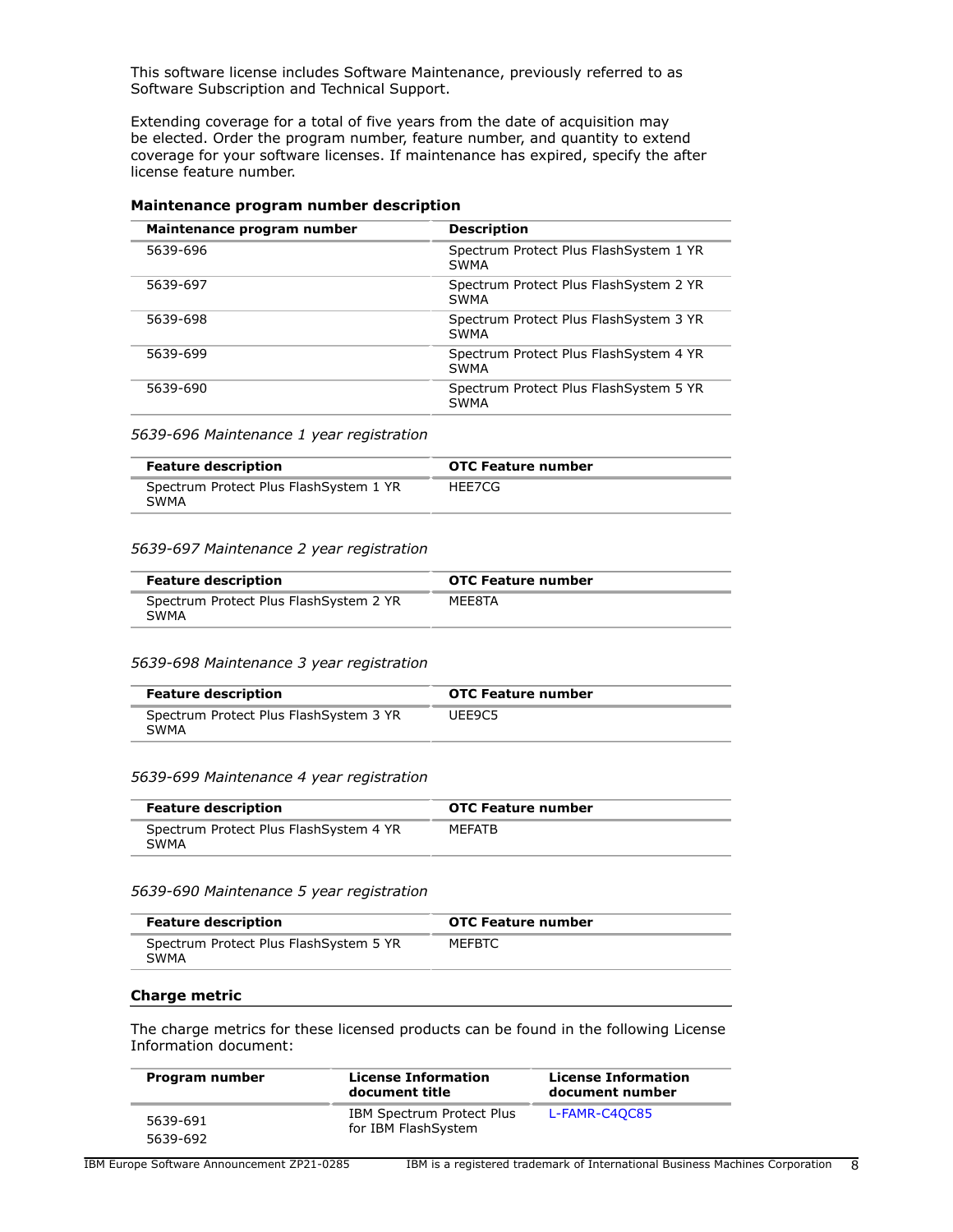| Program number | <b>License Information</b><br>document title | <b>License Information</b><br>document number |
|----------------|----------------------------------------------|-----------------------------------------------|
| 5639-693       |                                              |                                               |
| 5639-694       |                                              |                                               |
| 5639-695       |                                              |                                               |

Select your language of choice and scroll down to the Charge Metrics section. Follow-on releases, if any, may have updated terms. See the [License Information](https://www.ibm.com/software/sla/sladb.nsf/search?OpenForm) [documents](https://www.ibm.com/software/sla/sladb.nsf/search?OpenForm) website for more information.

| Program name                                     | <b>Product number</b>                                    | <b>Charge metric</b>        |
|--------------------------------------------------|----------------------------------------------------------|-----------------------------|
| IBM Spectrum Protect Plus<br>for IBM FlashSystem | 5639-691<br>5639-692<br>5639-693<br>5639-694<br>5639-695 | Per License<br>Per Terabyte |

**Note:** When IBM Spectrum Protect Plus for IBM FlashSystem is used to backup a VM, a 1 terabyte entitlement allows backup of up to 10 VMs.

#### **Licensing example: VM, databases and persistent volumes in containers**

A client wishes to protect persistent volumes in a Red Hat<sup>(R)</sup> OpenShift<sup>(R)</sup> environment. IBM Spectrum Protect Plus for IBM FlashSystem is configured to protect a total of 2 TB of persistent volumes in the vSnap repository for recovery purposes. In addition to the persistent volumes, the client also needs to protect 150 VMs and one 8 TB Oracle database.

- A 1 TB entitlement allows backup of up to 10 VM.
- The backups for Oracle databases residing on physical machines are utilizing 8 TB in the vSnap repository.
- The backups for persistent volumes of container and RHOS are utilizing 2 TB in the vSnap repository.

| License<br>purchase<br>options                                    | <b>Aggregated size</b><br>(containers and<br>databases) | VM to TB<br>conversion | <b>Required license</b><br>entitlements                                                       |
|-------------------------------------------------------------------|---------------------------------------------------------|------------------------|-----------------------------------------------------------------------------------------------|
| <b>IBM Spectrum</b><br>Protect Plus for<br><b>IBM FlashSystem</b> | $(8 + 2)$ TB =<br>10TB                                  | $150/10 = 10$ TB       | $(10+10)$ TB =<br>20 TB of IBM<br>Spectrum Protect<br>Plus for IBM<br>FlashSystem<br>capacity |

## <span id="page-8-0"></span>**Terms and conditions**

The information provided in this announcement letter is for reference and convenience purposes only. The terms and conditions that govern any transaction with IBM are contained in the applicable contract documents such as the IBM International Program License Agreement, IBM International Passport Advantage<sup>(R)</sup> Agreement, and the IBM Agreement for Acquisition of Software Maintenance.

#### **Licensing**

IBM International Program License Agreement including the License Information document and Proof of Entitlement (PoE) govern your use of the program. PoEs are required for all authorized use.

This software license includes Software Subscription and Support (also referred to as Software Maintenance).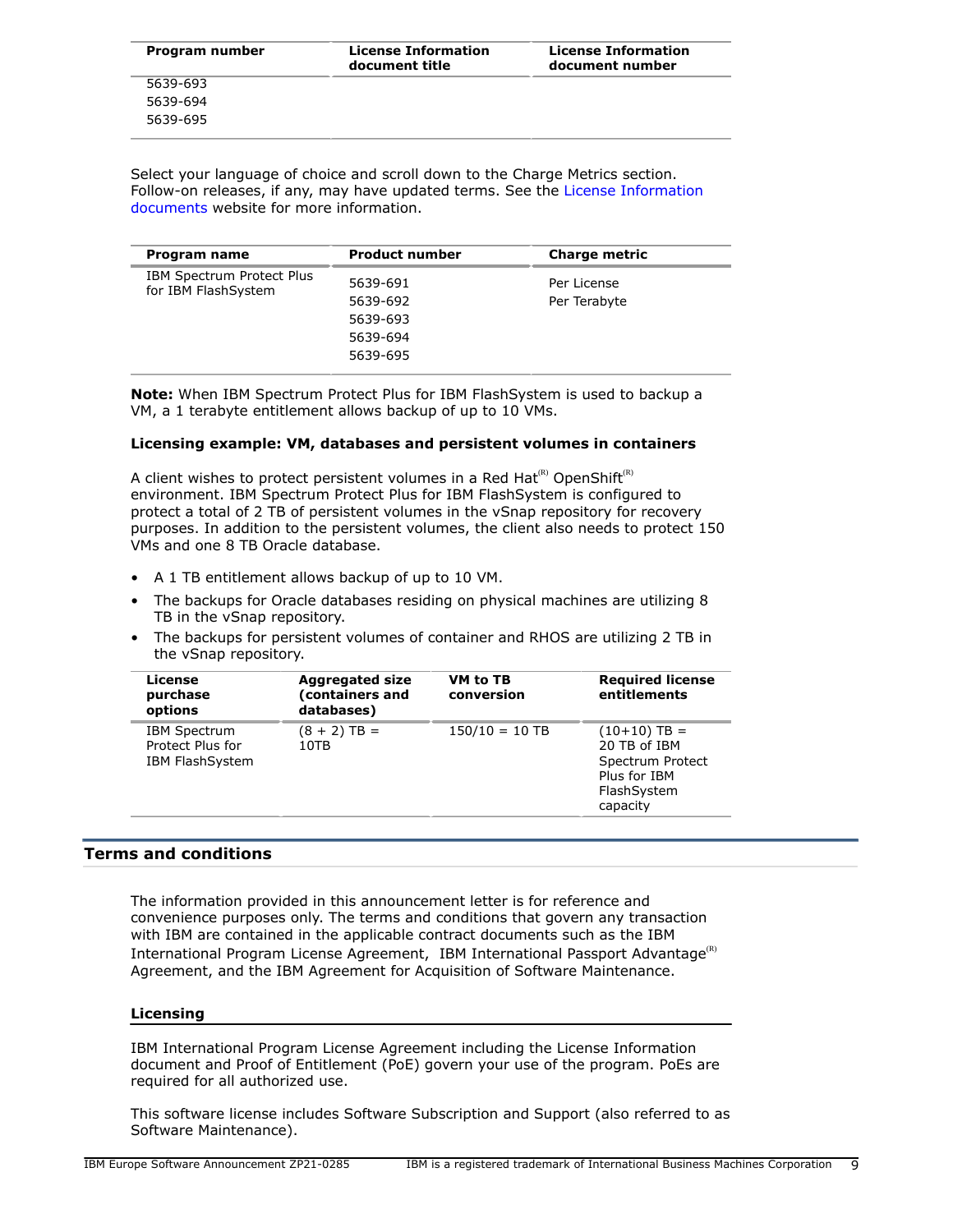## **Software Maintenance**

The IBM Agreement for Acquisition of Software Maintenance (Z125-6011) applies for Subscription and Support (also referred to as Software Maintenance) and does not require client signatures.

Licenses under the IBM International Program License Agreement (IPLA) provide for support with ongoing access to releases and versions of the program. IBM includes one year of Software Subscription and Support (also referred to as Software Maintenance) with the initial license acquisition of each program acquired. The initial period of Software Subscription and Support can be extended by the purchase of a renewal option, if available. Two charges apply: a one-time license charge for use of the program and an annual renewable charge for the enhanced support that includes telephone assistance (voice support for defects during normal business hours), as well as access to updates, releases, and versions of the program as long as support is in effect.

#### **License Information number**

The following License Information document applies to the offerings in this announcement:

| Program number | <b>License Information</b><br>document title            | <b>License Information</b><br>document number |
|----------------|---------------------------------------------------------|-----------------------------------------------|
| 5639-691       | <b>IBM Spectrum Protect Plus</b><br>for IBM FlashSystem | L-FAMR-C4QC85                                 |
| 5639-692       |                                                         |                                               |
| 5639-693       |                                                         |                                               |
| 5639-694       |                                                         |                                               |
| 5639-695       |                                                         |                                               |

Follow-on releases, if any, may have updated terms. See the [License Information](https://www.ibm.com/software/sla/sladb.nsf/search?OpenForm) [documents](https://www.ibm.com/software/sla/sladb.nsf/search?OpenForm) website for more information.

#### **Limited warranty applies**

Yes

#### **Limited warranty**

IBM warrants that when the program is used in the specified operating environment, it will conform to its specifications. The warranty applies only to the unmodified portion of the program. IBM does not warrant uninterrupted or error-free operation of the program or that IBM will correct all program defects. You are responsible for the results obtained from the use of the program.

IBM provides you with access to IBM databases containing information on known program defects, defect corrections, restrictions, and bypasses at no additional charge. For further information, see the [IBM Support Guide](http://www.ibm.com/support/customercare/sas/f/handbook/home.html).

IBM will maintain this information for at least one year after the original licensee acquires the program (warranty period).

#### **Program technical support**

#### **Standard support**

Technical support of a program product version or release will be available for a minimum of three years from the planned availability date, as long as your Software Subscription and Support is in effect.

This technical support allows you to obtain assistance (by telephone or electronic means) from IBM for product-specific, task-oriented questions regarding the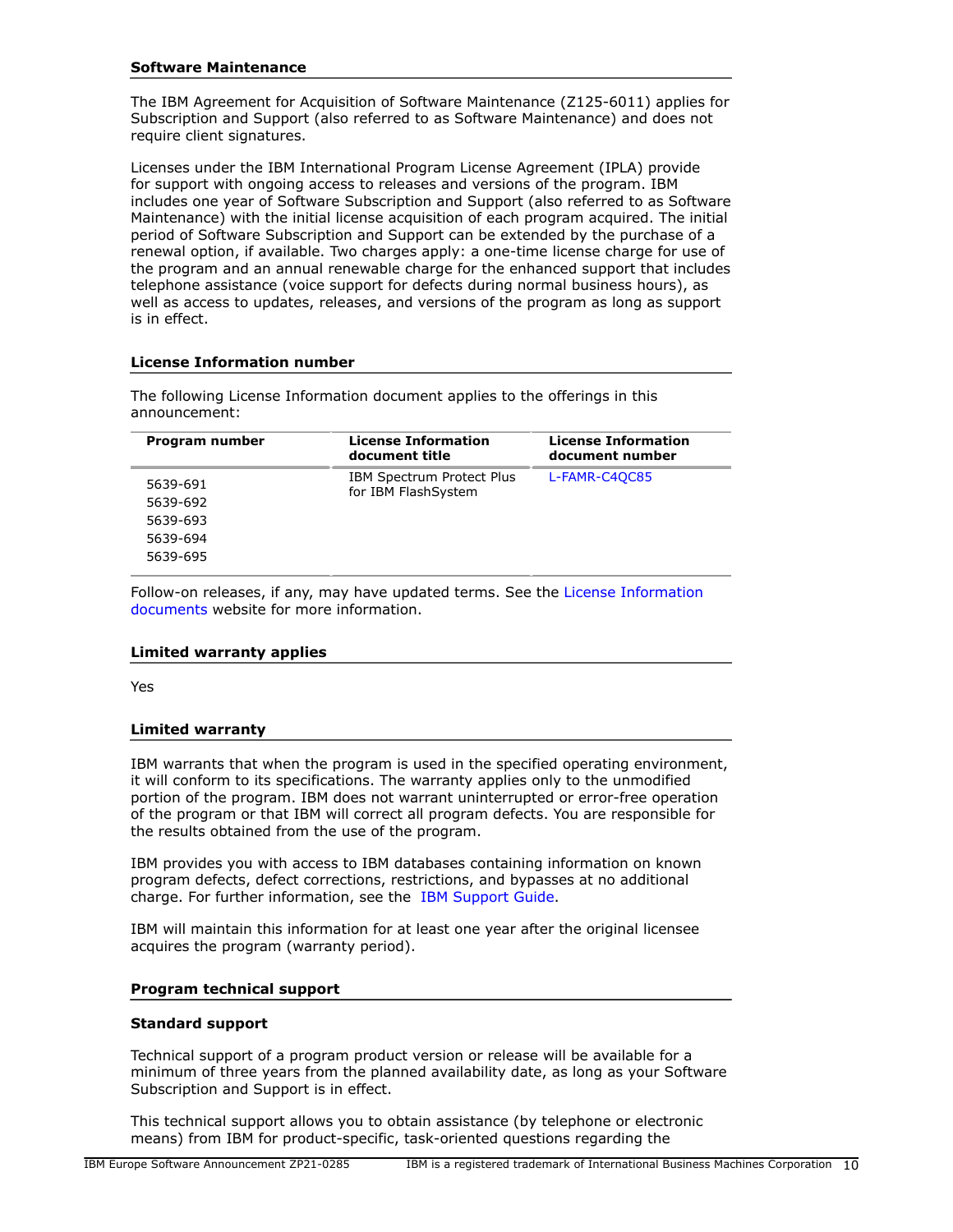installation and operation of the program product. Software Subscription and Support also provides you with access to updates (modifications or fixes), releases, and versions of the program. You will be notified, through an announcement letter, of discontinuance of support with 12 months' notice.

If you require additional technical support from IBM, including an extension of support beyond the discontinuance date, contact your IBM representative or IBM Business Partner. This extension may be available for a fee.

For additional information on the IBM Software Support Lifecycle Policies, see the [Standard and enhanced IBM software support lifecycle policies](http://www.ibm.com/software/support/lifecycle/lc-policy.html) website.

#### **Money-back guarantee**

If for any reason you are dissatisfied with the program and you are the original licensee, you may obtain a refund of the amount you paid for it, if within 30 days of your invoice date you return the program and its PoE to the party from whom you obtained it. If you downloaded the program, you may contact the party from whom you acquired it for instructions on how to obtain the refund.

For clarification, note that for programs acquired under any of IBM's On/Off Capacity on Demand (On/Off CoD) software offerings, this term does not apply since these offerings apply to programs already acquired and in use by you.

## **Volume orders (IVO)**

Yes. Contact your IBM representative.

## **Passport Advantage applies**

No

## **Usage restrictions**

Yes

## **Usage restrictions and guidelines**

- Subscription licenses for IBM Spectrum Protect Plus for IBM FlashSystem are only available for net new capacity and cannot be sold to replace existing Subscription and Support perpetual licenses.
- This offering is only available to clients who:
	- Do not have an enterprise license agreement.
	- Are not on an international watch list.
	- Are not under a software license review (compliance audit).
- This offering is system entitled, meaning that it is tied to the lifecycle of the hardware through the hardware serial number.

#### **Software Subscription and Support applies**

Yes. During the Software Subscription and Support period, for the unmodified portion of a program, and to the extent problems can be recreated in the specified operating environment, IBM will provide the following:

- Defect correction information, a restriction, or a bypass.
- Program updates: Periodic releases of collections of code corrections, fixes, functional enhancements and new versions and releases to the program and documentation.
- Technical assistance: A reasonable amount of remote assistance by telephone or electronically to address suspected program defects. Technical assistance is available from the IBM support center in the organization's geography.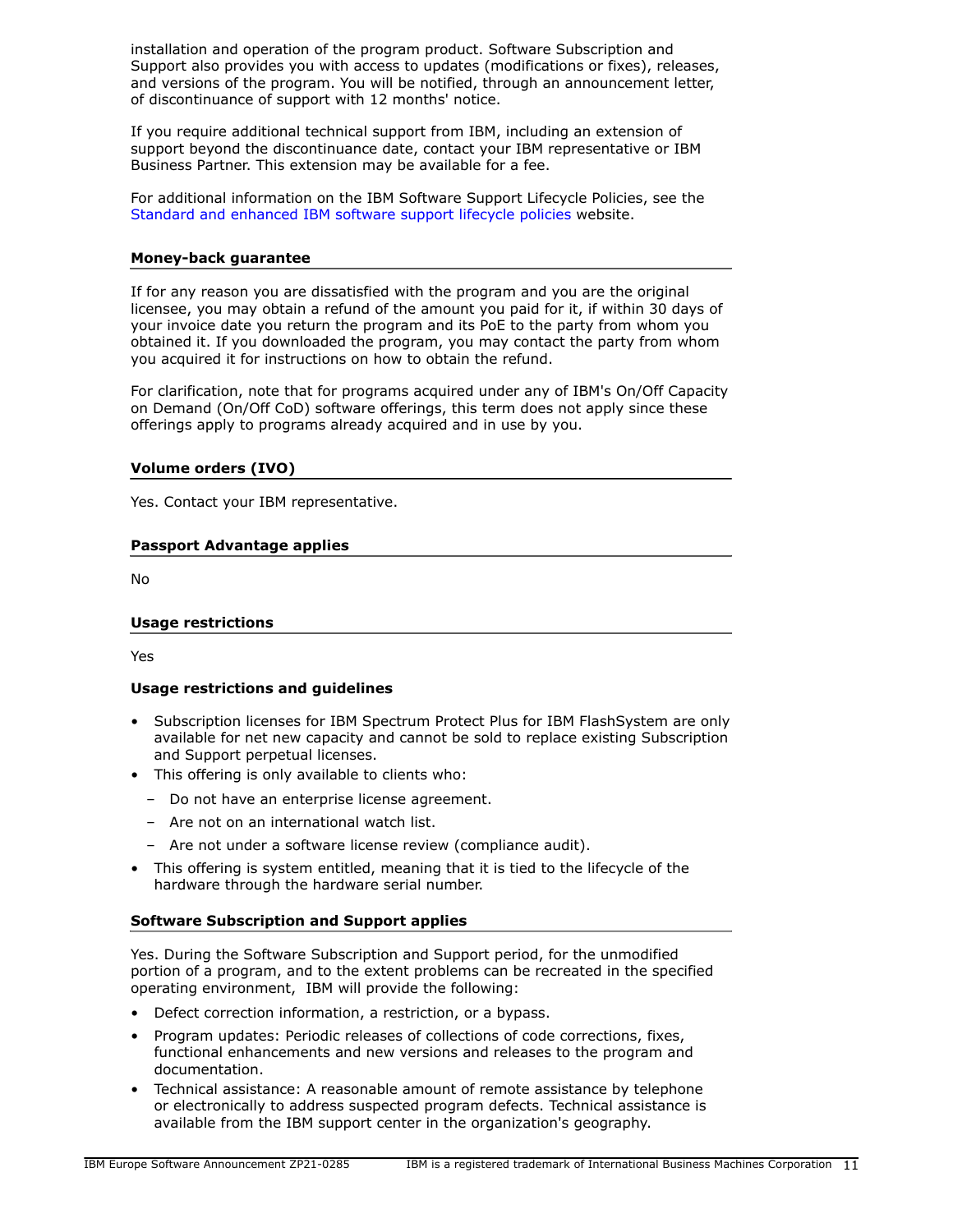Additional details regarding Technical Assistance, which includes IBM contact information, are provided in the [IBM Support Guide](http://www.ibm.com/support/customercare/sas/f/handbook/home.html).

Software Subscription and Support does not include assistance for:

- The design and development of applications.
- Your use of programs in other than their specified operating environment.
- Failures caused by products for which IBM is not responsible under the IBM Agreement for Acquisition of Software Maintenance.

Software Subscription and Support is provided only if the program is within its support time frame as specified in the Software Support Lifecycle policy for the program.

Yes. All distributed software licenses include Software Subscription and Support (also referred to as Software Maintenance) for a period of 12 months from the date of acquisition, providing a streamlined way to acquire IBM software and assure technical support coverage for all licenses. Extending coverage for a total of three years from date of acquisition may be elected.

While your Software Subscription and Support is in effect, IBM provides you assistance for your routine, short duration installation and usage (how-to) questions, and code-related questions. IBM provides assistance by telephone and, if available, electronic access, only to your information systems (IS) technical support personnel during the normal business hours (published prime shift hours) of your IBM support center. (This assistance is not available to your end users.) IBM provides Severity 1 assistance 24 hours a day, every day of the year. For additional details, go to the [IBM Support Handbooks](http://www.ibm.com/support/handbook) page.

Software Subscription and Support does not include assistance for the design and development of applications, your use of programs in other than their specified operating environment, or failures caused by products for which IBM is not responsible under this agreement.

## **IBM Operational Support Services - Support Line**

No

#### **Variable charges apply**

No

## **Educational allowance available**

No

## **ESAP available**

Yes, to qualified clients.

## **Statement of good security practices**

IT system security involves protecting systems and information through intrusion prevention, detection, and response to improper access from within and outside your enterprise. Improper access can result in information being altered, destroyed, or misappropriated or can result in misuse of your systems to attack others. Without a comprehensive approach to security, no IT system or product should be considered completely secure and no single product or security measure can be completely effective in preventing improper access. IBM systems and products are designed to be part of a regulatory compliant, comprehensive security approach, which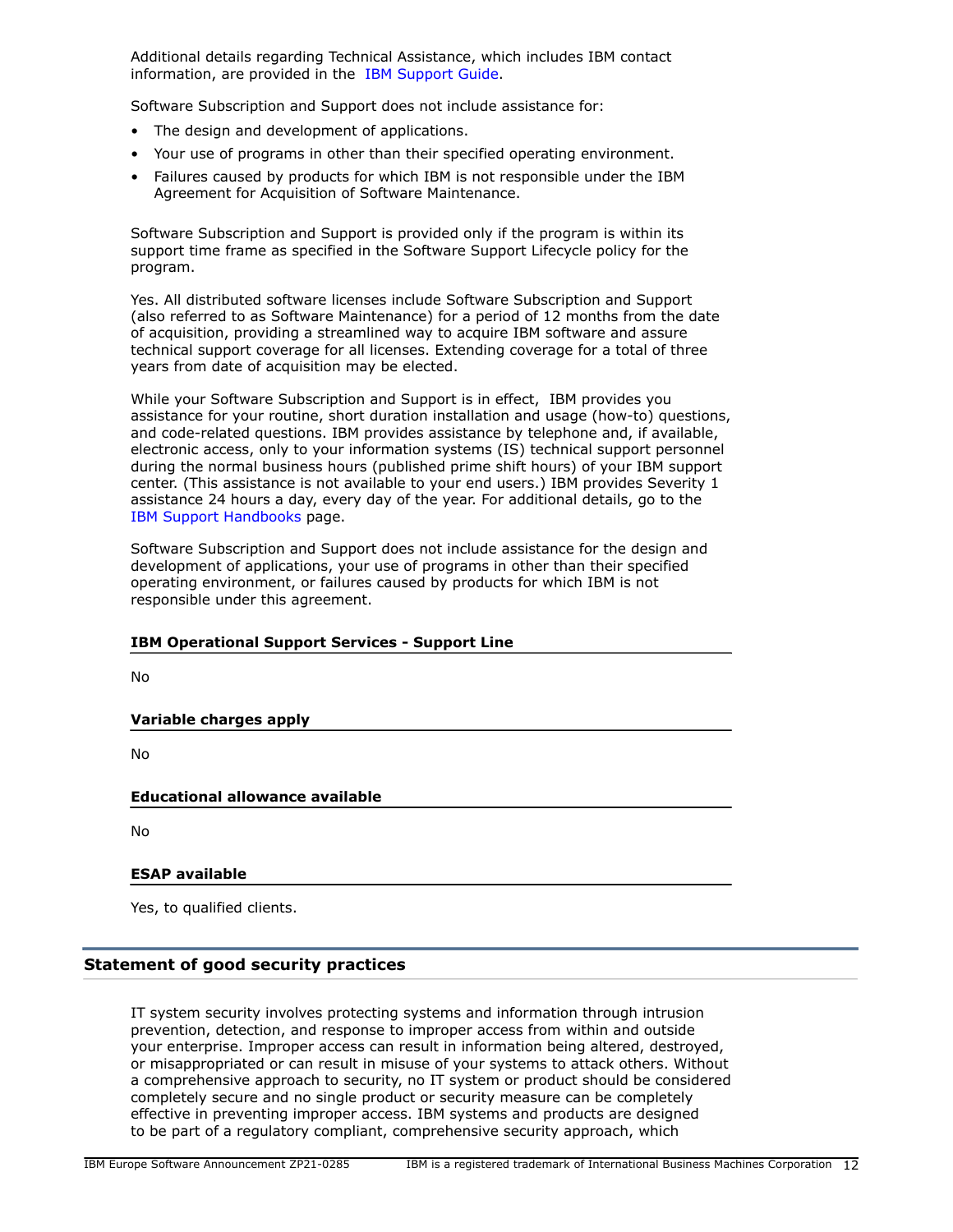will necessarily involve additional operational procedures, and may require other systems, products, or services to be most effective.

**Important:** IBM does not warrant that any systems, products, or services are immune from, or will make your enterprise immune from, the malicious or illegal conduct of any party.

#### <span id="page-12-0"></span>**Prices**

#### **IBM Global Financing**

IBM Global Financing offers competitive financing to credit-qualified clients to assist them in acquiring IT solutions. Offerings include financing for IT acquisition, including hardware, software, and services, from both IBM and other manufacturers or vendors. Offerings (for all client segments: small, medium, and large enterprise), rates, terms, and availability can vary by country. Contact your local IBM Global Financing organization or go to the [IBM Global Financing](http://www.ibm.com/financing) website for more information.

IBM Global Financing offerings are provided through IBM Credit LLC in the United States, and other IBM subsidiaries and divisions worldwide to qualified commercial and government clients. Rates are based on a client's credit rating, financing terms, offering type, equipment type, and options, and may vary by country. Other restrictions may apply. Rates and offerings are subject to change, extension, or withdrawal without notice.

Financing from IBM Global Financing helps you preserve cash and credit lines, enables more technology acquisition within current budget limits, can help accelerate implementation of economically attractive new technologies, offers payment and term flexibility, and can help match project costs to projected benefits. Financing is available worldwide for credit-qualified clients.

## <span id="page-12-1"></span>**Announcement countries**

All European, Middle Eastern, and African countries, except Islamic Republic of Iran, Syrian Arab Republic, and the Crimea region of Ukraine (Crimea).

#### *Trademarks*

IBM Spectrum, IBM FlashSystem, IBM, Global Technology Services, Passport Advantage and IBM Cloud are registered trademarks of IBM Corporation in the United States, other countries, or both.

Microsoft is a trademark of Microsoft Corporation in the United States, other countries, or both.

Red Hat, OpenShift and Ceph are registered trademarks of Red Hat Inc. in the U.S. and other countries.

Other company, product, and service names may be trademarks or service marks of others.

#### *Terms of use*

IBM products and services which are announced and available in your country can be ordered under the applicable standard agreements, terms, conditions, and prices in effect at the time. IBM reserves the right to modify or withdraw this announcement at any time without notice. This announcement is provided for your information only.Reference to other products in this announcement does not necessarily imply those products are announced, or intend to be announced, in your country.Additional terms of use are located at

[Terms of use](http://www.ibm.com/legal/us/en/)